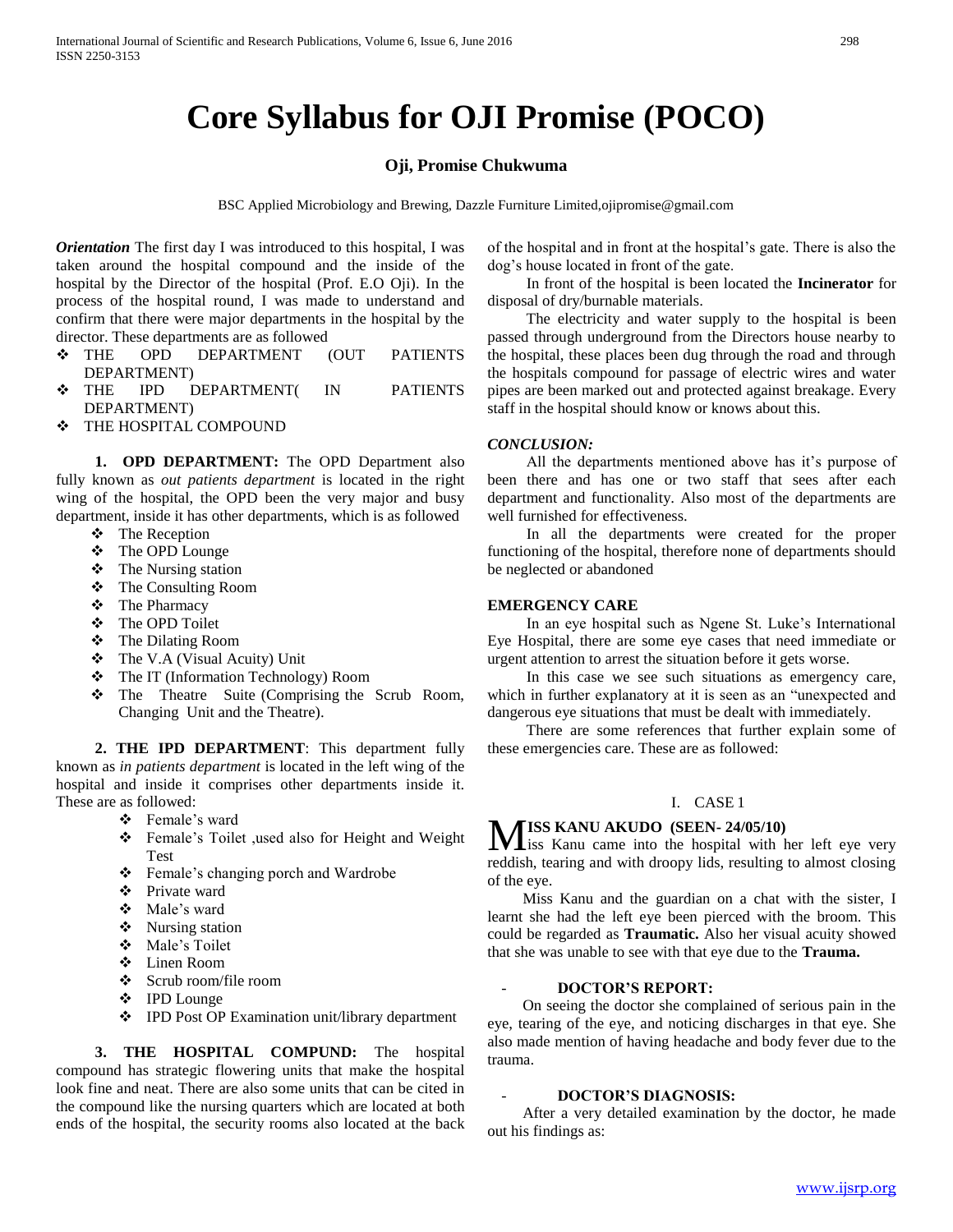- Traumatic Cataracts
- Superlative keratitis
- Uveitis
- Keratitis
- Ciliary injection

 With these findings, it is very clear that the said broom has gone beyond the conea and gone through the lens to the ciliary, causing traumatic cataracts and ciliary injection. Also in front of the cornea and conjunctiva, it has resulted to keratitis and uveitis, this has made the eye reddish with discharges.

## - **TREATMENT- R**

 After the diagnosis there were some recommended medication by the doctor, which is listed as followed:

- **❖** Gut Chloremphenicol: This was to be taking as eye drops every two hourly. It was to prevent the eye against infection.
- **Tetracycline Ointment:** This was to taken or applied to the eye twice (b.d) daily. This was to keep the eye moist against dryness, also to prevent infection and quicken the healing.
- **Codein Phosphate:** This was to be taken 4hrly, to reduce or kill any pain resulting from the trauma.

#### - **DOCTOR'S ADVICE:**

 She was advised to adhere to all the treatment given to her and not allow another hit on that eye in order to quicken the healing and recovery. The doctor made her to understand that if she did all that, in less than one month she will recover from most pains and discharges, before any other step can be taken in order to recover the eye to its farmer state.

#### II. CASE 2

#### **MRS NNEJI ANGELA -50YRS (SEEN-28/11/12)**

 Mrs. NNEJI ANGELA visited the hospital on the **28th Nov. 2012**. When she came in to book for consultation in the booking unit of the hospital, I found out that **MRS. NNEJI** had reddish eyes and some discharges coming out from the eyes.

 During her booking and primary examination (**Biometrics),**  I also noticed that she had blurred vision especially in the left eye, this was been manifested by the use of our visual acuity chat.

 Although the blurred vision wasn't much, but because of her age and a small history of her eyes, it was clearly known to me that it was an emergency case.

#### **DOCTOR'S REPORT:**

 During her consultation with the Doctor, she explained her eye problems which she made mention of, **Itching, Reddness, Discahrges and Blured Visions.**

 **N.B:** She was also hypertensive and was on medication for it, but it wasn't been controlled very well when her vital signs was checked.

#### **DOCTORS DIAGNOSIS**

 On proper examination by the Doctor, using a well equipped gadgets like the, **SLIT LAMP AND APPLANATION TONOMETER** (used in checking eye pressure)..

The following were observed:

- NO LP. Left
- $\div$  c/d (cup disc) 0.5
- C.S Glaucoma
- Rt. Drainage oh
- Lt. Drainage observed.
- $\bullet$  Early Cataracts  $L > R$
- ❖ Ouiet ACs.

 With the conclusion of these findings, it was noted that the major eye problem she had was **C.S Glaucoma** which was measured at **Lt. 50 and Rt. 30 (normal should be between 10- 20).** This was what coursed her redness, blurred vision and maybe the discharges.

 Other eye complaints were not as severe as the **C.S Glaucama,** although they were properly attended to by the Doctor.

#### - **TREATMENT- R**

 The Doctor recommended some medication to her after the proper examination and diagnosis, this was as followed:

- **Gut Pilocarpine 4%:** This was to be administered 4hourly each day. This was to constrict the pupils and help to reduce the high ocular pressures.
- **Gut Timolol 0.**5: This was to be applied Twice daily (b.d). It is also to help in reduction of high ocular pressure.
- **Diamox (Acetazolamide tabs) 250mg:** This one is in form of tablet. It was to be administered **Once daily (o.d).** This was to make the patient to pass away more water (**urine**) in which will help in the reduction of ocular hypertension.

## - **DOCTOR'S ADVICE**

 She was advised to get all the drugs prescribed to her and also adhere strictly in the application of the drugs. She was also made to know that all the drugs was very important and none can be left below.

 N.B: Glaucoma refers to a group of eye disorders that usually have few or no initial symptoms and eventually cause harm to the optic nerve that carries the information from the eye to the brain.

 In most cases, Glaucoma is associated with higher thannormal pressure inside the eye (ocular hypertension).` if untreated or uncontrolled, glaucoma first cause peripheral vision loss act eventually can lead to blindness.

#### III. CASE 3

## **MR EZETOHA MARCEL 45 YRS (SEEN- 29/11/2012)**

Mr. Ezetoha visited the hospital on the  $29<sup>th</sup>$  Nov. 2012 with his Right eye very reddish, swollen eye lids, tearing, discharges and droopy eye lids.

 During his booking and primary examinations (Biometrics) by the Nurses for consultation with the Doctor, I found out that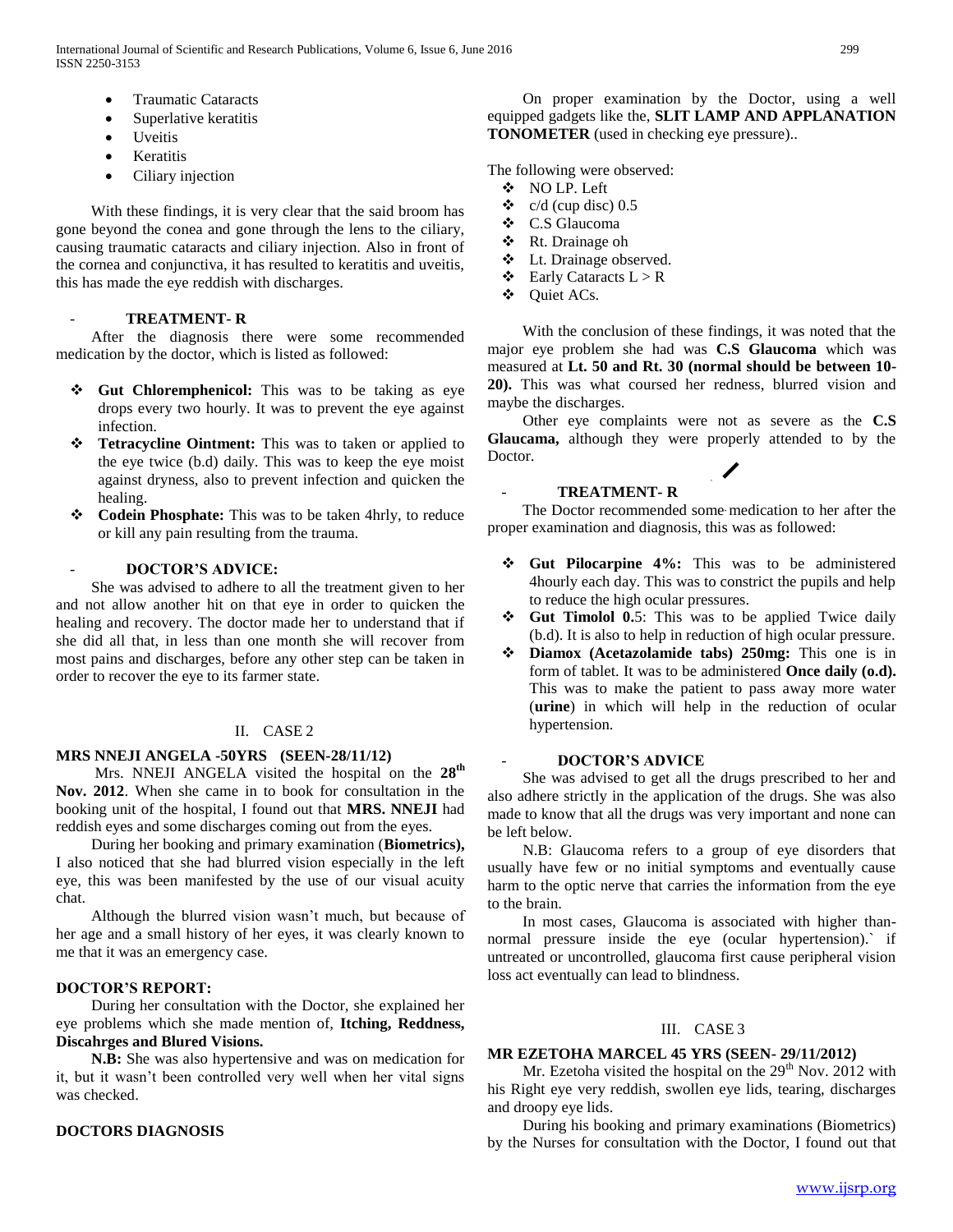Mr. Ezetoha was unable to see with the Right eye, he was only able to notice the (LP) light perception.

 When on a little chat with Mr. Ezetoha, he told me he had a hit at the right eye, which may have caused all these symptoms.

## **DOCTOR'S REPORT**

 When Mr. Ezetoha was finally handed over to Doctor for proper consultation and diagnosis. Mr. Ezetoha explained his eyes worries which included, pains in the right eye, unable to see with the right eye, Headache etc. all these were caused by the hit he got on the right eye on the  $16<sup>th</sup>$  Nov, 2012 as he explained to the Doctor and according to him, it was his first trauma on the eye.

## **DOCTOR'S DIAGNOSIS**

 On paper and comprehensive examination by the Doctor on Mr. Ezetoha's eyes, the following were observed;

- **A** Rt. Traumatic conjunctivitis.<br> **A** Rt. Striate keretitis
- Rt. Striate keretitis
- Rt. Traumatic cataracts
- ❖ Rt. Vitreous haze
- Haze Retinal View Rt.
- IOP (intra-ocular-pressure) Reading 18.

 After getting all these diagnosis and findings, it was finally concluded that Mr. Ezetoha had a Rt. eye trauma which has lead to its poor vision, and also the trauma resulted to an early Rt. eye cataracts.

 The Lt. eye wasn't affected and was in good condition also the IOP was normal at (13)

## **TREATMENT**

 The Doctor recommended some medications for Mr. Ezetoha, in which he was meant to adhere strictly to quicken the healing of the Rt. eye. These includes;

- GUT MAXIDEX (Tid) Rt:- To be administered thrice daily, this was to make the eye to change from it's current state of redness to its natural colour and also quicken the healing.
- Gut Tropicamide% (b.d):- It was to be applied thrice daily. This was to help in the dilatation of the pupil which will keep the pupil in a static form in order to quicken the healing of the eye.
- $\triangleleft$  OC. Fulcithalmic (b.d):- It was to be applied thrice daily. This medication was to help to fight any infection which may have attached with the trauma or will come afterwards.
- \* Tabs Codeine Phosphate (4hrly):- This was to be taken/ every 4hourly with pain, starting from the hospital. This was to help ease any pain or headache which the trauma must have caused.

#### **DOCTOR'S ADVICE:-**

 The Doctor told him to adhere strictly to all his medication and treatment, as this will help in the quick recovery of the eye in a short period of time.

## **CONCLUSION ON THE EMERGENCY CARE:**

 With the few cases mentioned above, it was well noted that all the cases needed an urgent care and attention, the more urgency and attention we give each case the better and safer way to recover the eye if possible.

 Here in ST. LUKE'S INT. EYE HOSPITAL all these emergency cases are been given a first hand attention; in this situation, it is not to interfere or jump the queue of patients that have been waiting or have come before the emergency case, it is done in a gentle way in order not to erupt or course any chaos in the hospital by the patients.

 When we see any emergency case, the first thing we do is to welcome the patient gently, have a quick calm chat with the patient and finally have a quick assessment of the affected eye. All these are done by the nurse in charge at the moment, before the Doctor can be alerted afterwards for proper assessment and diagnosis.

 All these care will help make the patient involved to be more relaxed, kill any anxieties and be rest assured that he/she will be managed and attended to well.

 N.B: The after care of the emergency case is very highly important, because at this point the patient plays a big role. Most times the patient doesn't do their own part well to enhance their eye healing, and this could be in the case of; Medication neglect, unable to renew their medication, not adhering strictly with the instructions etc.

 In order to avert the problem of aftercare inadequacies, a very serious and proper emphasis is been made to the patient on the mode of application of his/her medication and after care.

## **OUT PATIENT PROCEDURES:**

 In ST LUKE'S INT EYE HOSPITAL, there are procedures or order in which we do follow in admitting patients for consultation and these procedures helps in proper assessment of each patient before he/she can be able to see the Doctor for proper consultation, non of the procedure can be by-passed, because all the procedures work jointly to give a proper assessment of the patient.

N.B:- All these procedures can be referred to as Hospital "BIOMETRIES:-

These procedures are as followed.

- OUT PATIENT REGISTER
- $\div$  ISSUEANCE OF HOSPITAL ADMISSION CARD & OPENING OF FOLDER
- **❖** BLOOD PRESSURE/PULSE CHECK
- **VISUAL ACUITY CHECK.**

#### **-OUT PATIENT REGISTER:-**

 Here in NGENE ST. LUKE'S INT. EYE HOSPTIAL an out patient register is been provided for the patients that are coming in for consultation and this register is kept at the out patient lounge or Hall.

 In this process each patient that comes in to the hospital, goes first to the hospital register and puts down his/her name and then wait till it reaches his/her turn before been attended to.

#### **ISSUEANCE OF HOSPITAL ADMISSION CARD/OPENING OF PATINTS FOLDER:-**

 Before any patient can be recognized or admitted in NGENE ST. LUKE'S INT. EYE HOSPTIAL he/she must have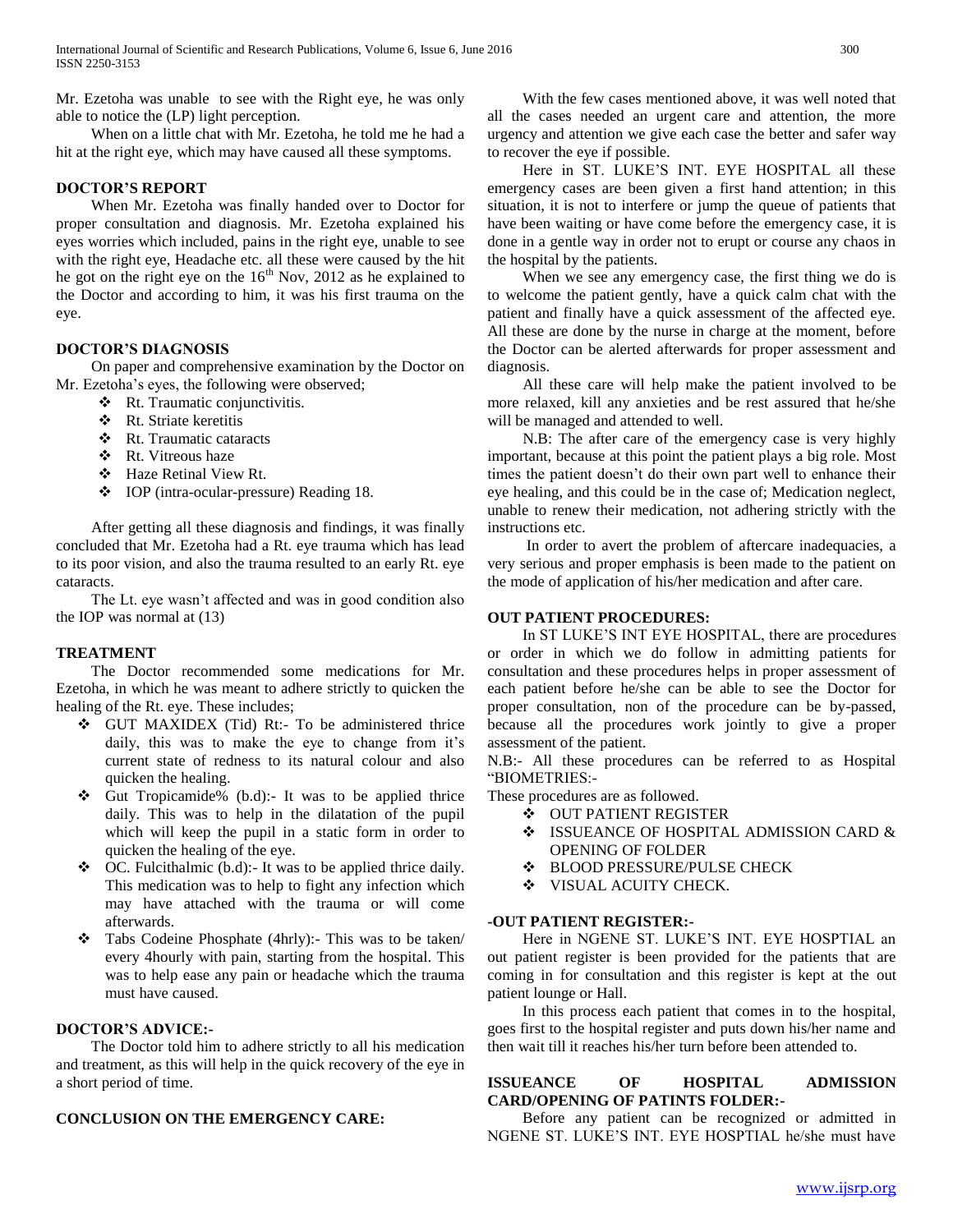purchased what we refer to as HOSPITAL ADMISSION CARD, without this card, the patient cannot be admitted for consultation by the Doctor.

 In this process, when a patient is been called by the nurses in the clerking or admission room, following the sequence of the Out Patient Register, the first thing a patient is been asked for by the Nurse-in charge is for his/her Hospital card. If the patient doesn't have any card. He/she has to purchase the card or if he/she has one already, the folder has to be fished out of the folder boxes.

 In the issuing of Hospital card a specific amount is been paid for the card, by the patient and some information is also needed from the patient in order to get a proper information about the patient and also fill in the card blank spaces.

 After the card has been issued to the patient, a folder is also opened for him/her in which a detailed and comprehensive information is noted down in the folder. Also the patients information is been put inside the computer for safe recovery.

## N:B HOSPITAL CARDS ARE BEEN RENEWED EVERY 1 YEAR PERIOD

## BLOOD PRESSURE/ PULSE CHECK

 During the process of clerking and getting information from the patient in order to fill in the folder, a vital sign is conducted, and this is known as. Blood Pressure and pulse Check

 In this process a machine called SPHIGNOMANOMETER. is used in checking the patients blood pressure /pulse, this is to determine the height /range of the patient blood pressure /pulse and this will go a long way in helping the consultant during consultantion.

 After the check, result is noted in the patients folder and moved over to the next level of assement.

## VISUAL ACCUTY CHECK

 This process follows suite after opening of folder and recording of vital signs.

 In this process, the patient is been examined on his/her ability to see or the extent he/she will be able to see at the point of visit in the hospital, this is done with a specific chart and a distance been recognized world wide as a way of checking the vision of a person. The chart used in doing this is referred to as "Snellings Visual Acuity chart" and the standard way of checking a persons visions using the Snellings Chart. Is by making the person to stay at 20ft (6M) and read what he/she sees in the chart. The person can be scored as e.g 6/6 (this means that the patient can see at 6 meters what a normal person can see at 6meters), 6/60

 (Means that the patient can see at 6meters what a normal person can see at 60meters) etc.

 Most times there are other ways in which we use in checking patients vision.

- I. Hand movement (HM) or counting fingers (c f)
- II. Light perception( L P)
- III. Illitrate chart( E.chart)
- IV. Children's chart
- $\div$  HAND MOVEMENT (HM)  $\rightarrow$  this is done when the patient is unable to read the snelling's chart or the E-chart, because of the poor state of the vision. We can adapt this

procedure in order to ascertain the current nature of the vision.

- $\div$  LIGHT PERCEPTION (LP)  $\rightarrow$  this is done when the patient is unable to read the charts and see the hand movement or counting fingers this is when light perception can be adapted.
- ILLITRATE CHART (E-CHART)- This is used, if the patient is unable to read anything because of illiteracy, we can use the e chart to determine the extent of the vision.
- CHILDREN'S CHART  $\rightarrow$  This is used mainly for children of tender age that are not able to read or write. In this chart the child is meant to notify different drawing or figure in a chart or even point at them.

 $N.B \rightarrow$  There are also signs or methods attached to it, like; S- mean that he/she can read the snelling's chart without any glasses, C- means that the person read the snelling's chart with glasses.

 This process is probably the last thing a patient goes through before he/she can be forwarded to the doctor for proper consultation.

## **IN-PATIENT CARE:**

 In patient can be referred to as those patient admitted in the hospital (theatre suite) after surgery or patient admitted to be monitored over a long period of time.

 In NGENE ST LUKE'S INT EYE HOSPITAL, there are ways or procedures in which these admitted patients are being taken care of for the period of their admission

These in-patient care procedures are as followed:

- $\triangleleft$  Monitor of patients vital signs
- $\div$  How to instruct the patients on how to use hospital facilities.
- How to undertake a simple and complex investigation on the drugs/medication patients are on before surgery.

## 1) MONITOR OF PATIENTS VITAL SIGNS

 In this procedure, the Nurse on duty, takes care or monitors the in-patients vital signs, and to achieve that, there are some equipments made to help in monitoring a patients vital signs, they include; sphygmomanometer, thermometer, etc.

- **Sphygmomanometer**: This is used in checking or monitoring the patient's blood pressure and pulse range. It can be done at different hour interval depending on the patient's blood pressure range while in admission in the hospital. Sphygmomanometer we use here in NGENE ST. LUKE'S INT. EYE HOSPITALS recently is the automatic sphygmomanometer it reads the patients blood pressure range and pulse at the same time. Although in the past we have made use of the manual sphygmomanometer in checking the patients vital signs, but we found out the most recently made sphygmomanometer, which is the automatic gives more accurate reading than the manual.
- **Thermometer**: This is used in checking the patient's temperature at different hour interval, to know how the patient's temperature runs while in admission in the hospital. This can be done by putting the thermometer at the patients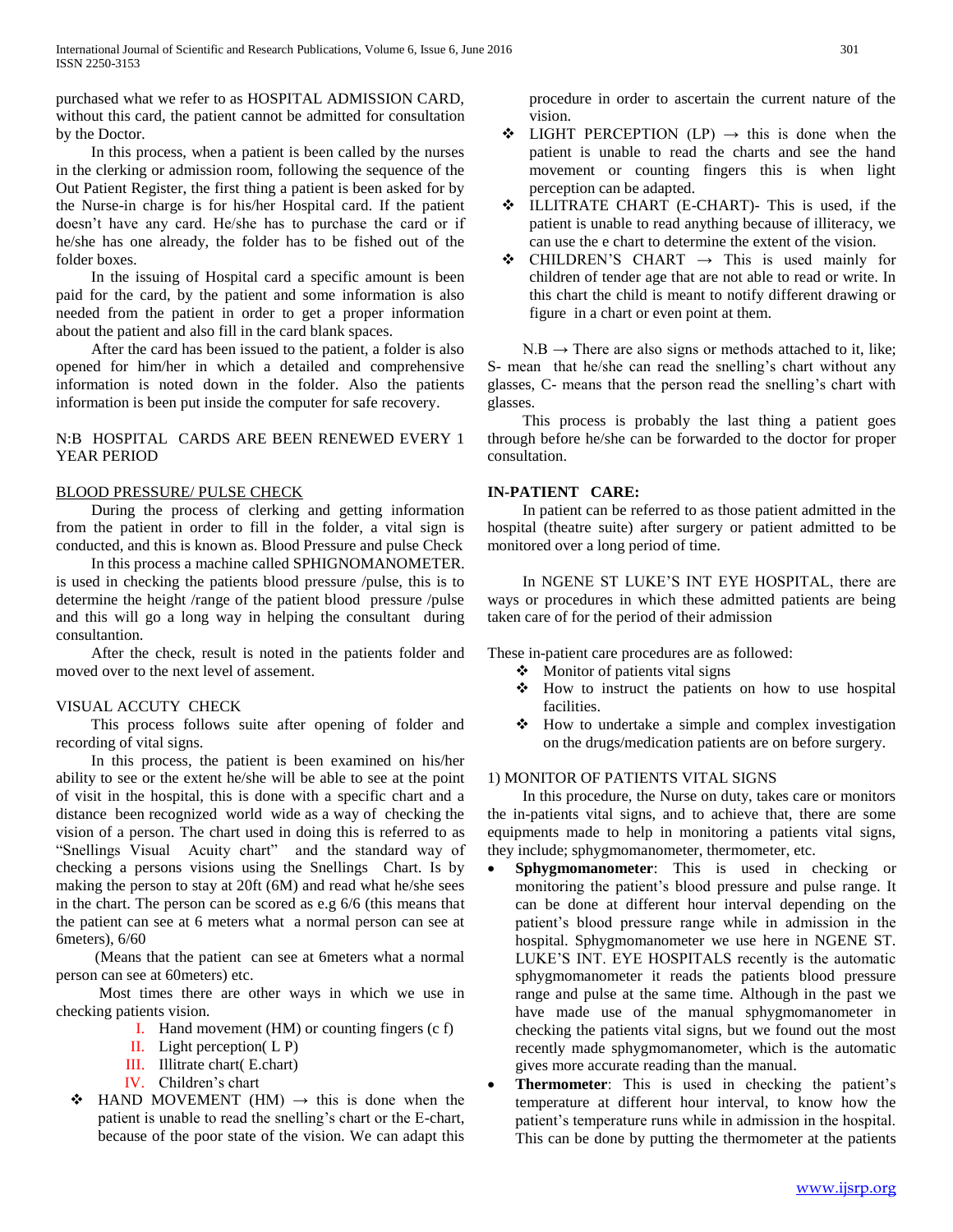armpit which is the most suitable place to take the temperature reading, it is left for some time after which, it is removed and the reading taking.

 There are other equipments that can be used in checking/monitoring patient's vital signs, but the two listed above are the ones we make use of in NGENE ST. LUKE'S INT EYE HOSPITAL and it is the important ones.

## 2) HOW TO INSTRUCT THE PATIENTS ON HOW TO USE HOSPITAL FACILITIES

 In NGENE ST. LUKE'S INT EYE HOSPITAL there are important areas of facilities in the admission ward that we consider while patients are admitted in ward. Few are:

- $\bullet$  How to use the electricity
- How to use the bathroom/toilet
- How to use the beds and the cupboards
- How to use the electricity:

 Before a patient is admitted in the ward, the patient is been taking for a ward round, in this process, the patient is shown the electrical appliances in his / her room/ward before any admission, like the light switches or the sockets; they are shown how to on/off the light switches without any dirt on the wall and also how to use the sockets if they want to plug anything that won't be of any danger to hospital power source or the hospital. The patient is advised too, to switch off any lighting switches or sockets when there is power outage (NEPA in Nigeria).

• How to use the bathroom/toilet:

 During a ward round with the patients, the patient is shown the bathroom/toilet, how to flush the toilet after each usage to avoid any bad odor in the hospital, he/she is also shown the wash hand basin and the tap. More importantly there are little steps inside the hospital the patient is advised to avoid in order not to trip and fall while heading into the bathroom/toilet.

How to use the beds and cupboards:

 The patient is shown his/her bed and cupboard during ward round, he/she is advised to use the bed and cupboard adequately in order to avoid any damage and also not to store easily spoilt food in the cupboards.

 **N:B** During the ward round with the patients before admission in the ward. There is an exception for those that will have a surgery; this means that the patient must have a helper which will see him/her through while in admission. In this case the helper joins in the ward round too, in order to guide the patient after surgery.

 How to undertake a simple and complex investigation on the drugs/medication patients are on before surgery

 This case, before any surgery or before a patient is booked for surgery, the patient passes through a series at tests which can also be referred as **BIOMETRY.** During this procedure the doctor must have confirmed most medications the patient is on and advised him/her on how to go about the medication before surgery.

 Most times the patients tend to hide or fail to mention all the medications in which they adhere to before coming to be booked for surgery. Here is when the nurse in-charge takes over, during advice and other biometry tests by the nurse, the patient is made to understand the dangers of any counter drug reaction, if there is any medication he/she fails to mention. In this stage it instills some fear in the patient and he/she tends to asses or remember if there is any he/she is forgetting to mention.

 In few cases, when the patient fails to remember, due to age or may act in a worrying way, the nurse may ask the guardian or any of his/her helper, if that fails, they can be booked for another date for consultation with the nurse or doctor as the case may be.

 **N:B** In NGENE ST. LUKE'S INT. EYE HOSPITAL we don't rush into surgery if we are not clear with the patients medical history, this enables us to achieve the maximum of what we intend to achiever.

#### **-PRE-OPERATIVE CARE OF PATIENTS:-**

 There are procedures taken before any surgery is done on any patient, in NGENE ST. LUKE'S INT EYE HOSPITAL in which helps to relax the mind of the patients before the surgery. As in any case anxiety does not help during Eye surgery at NGENE ST. LUKE'S INT. EYE HOSPITAL. These procedures can be listed as followed.

- ❖ Welcoming of patients on the day of surgery
- $\triangle$  A little chart with the patient
- Checking of vital signs of the patient before the surgery

#### **1) Welcoming of patients on the day of surgery.**

 In this case most times the patients that come in for surgery are full of anxiety, with their mind full of fear of the unknown. In this situation the nurse in charge takes the first step in welcoming the patient in the OPD, making them feel at home, most times with some smile at the face and may be crack a little joke in which gives the patient a little relieve of any anxiety.

 The nurse also helps the patient with his or her bags and leads the patient to the ward, shows him/her the ward to stay and have a little ward round again to clarify the patient appropriately on how to stay in the ward. Finally the patient is lead back to the OPD for other pre-operative care.

#### **2) A little chart with the patient:**

 During this process, the patient must have had a little relieve and relaxation. The nurse in charge seats down with the patient and have a little chart with him/her. The nurse makes the patient believe that surgery will be easy and fast, tells the patient the good and bad things about surgery in a humanly manner.

The nurse also explains the procedure to be taken before the surgery is like: the dilation and the purpose for it, Anesthetic drops and purpose for it etc. the nurse also assures the patient of our devoted attitude in attaining the best standard.

#### **3) Checking of vital signs of the patient before the surgery**

 The patient vital signs are taken after the chat and before dilation to ascertain the blood pressure/pulse range. This helps us to make a firm decision on how the surgery proceeds. The doctor is alerted on the Bp check if there is any abnormal reading and he takes a final decision on how to proceed and also advice on how dilation drops to use on the patient.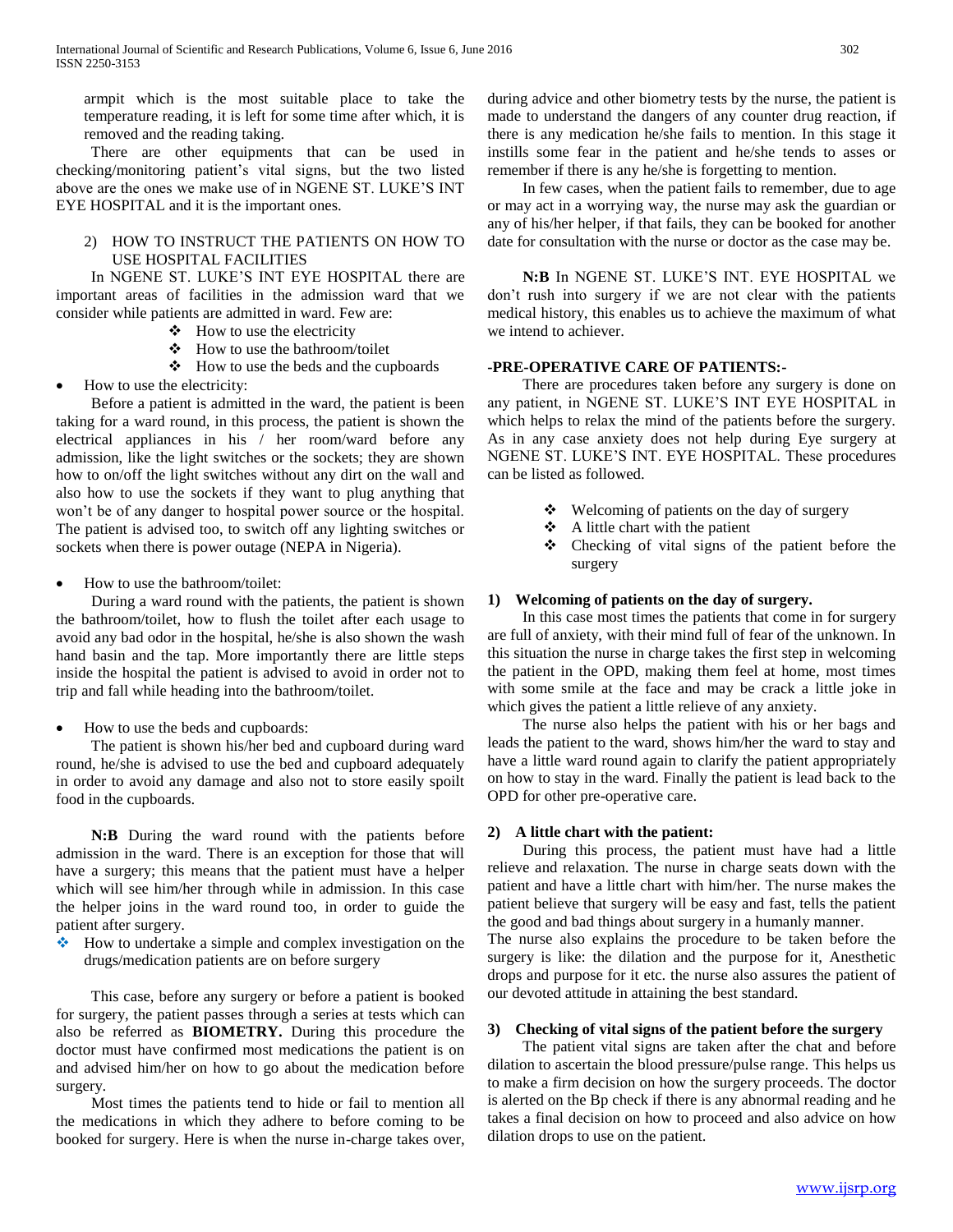This stage of pre-operative care does not only apply to the nurse on duty or nurse in charge, but applies to every staff in the hospital, because it goes a long way to make the patient feel at home and relaxed before the surgery.

#### **-OPERATIVE CARE:-**

 In this procedure of operative care, there are things to know on the surgery day. Some of these operative care can be listed as followed:

- \* Knowing the number of patients to be operated and their details
- $\triangle$  How to attend to patients before or during surgery
- $\div$  How to interpret a patients vital signs (e.g Bp/pulse)
- How to attend to patients after surgery.

## **1) Knowing the number of patients to be operated and their details:**

 In this case it is important that the nurse is able to know or memorize the names, ID numbers, age, details of pre-operative care etc. of the patients that came for surgery. This is important because the nurse acts as an eye for the doctor before the surgery. So any misinformation about a patient pre-operative detail may be disastrous, it is supposed that the nurse goes specifically on each patient pre-operative detail with adequate attention and confirmation from the doctor if necessary to avoid any misinformation that can be of danger.

#### **2) How to attend to patients before or during surgery**

 In this procedure we can refer to the PRE-OPERATIVE CARE OF PATIENTS IN PAGE ABOVE. It is explains the details on how a patient is made to relieve anxiety and relax before surgery, also other details is specified too.

#### **3) How to interpret a patients vital signs**

 It is very important to know when a patients vital signs (Bp/pulse) is high, low or normal, before surgery, this goes a long way in making a firm decision on how the surgery is to proceed. In determining the vital sign, there are ranges in which we can use to ascertain the level of the vital sign, there are ranges in which we can use to ascertain the level of the vital sign (Bp/pulse) and also it is recognized in the whole world. They are For women =130-140/60-70mmHg For men = 135-145/70-80mmHg

#### 4) **How to attend to patients after surgery**:

 After surgery the patient is been lead out of the theater gently with a clear guide to avoid any trip and fall on the pathway. The nurse will gently seat the patient down and remove all the theater clothing worn on the patient before the surgery. The patient is made to relax again, before the doctor comes for post-operative details and advice to the patient.

 Operative care is done with uttermost attention and detailed advice. There shouldn't be any misinformation during this procedure as any mistake will be fatal and dangerous. So in that case there shouldn't be any error in this procedure at all.

#### **-CARE OF CHILDREN AND YOUNG PEOPLE -**

 In NGENE ST. LUKE'S INT. EYE HOSPITAL we give uttermost priority to children and young ones. During each clinic,

we ascertain the variety of patients that came for consultation first before proceeding for consultation.

 Although there is a sequential pattern of seeing the patients and discharging them, we first and foremost in a quiet and orderly manner single out the little ones out from the crowd to attend to them first.

 The reason for this is that most children cannot withstand, been in the crowd, staying at a place for long time or withstand hunger, by moving them fast for consultation, they can be discharged quickly to avoid other unnecessary children problems.

 For little babies, during consultation they are also gently pampered to help the doctor examine them appropriately like: during the eye examination they are wrapped appropriately with a blanket with the parent securing the arms and the legs to avoid any kick or poking by the child, although they may be crying, but the important thing will be done as fast the doctor can. After the examination the child can be issued sweet or biscuit to stop him/her crying.

 Also during dilation the child does not stay with the crowd in the dilating room, he/she will be carried around the hospital premises by the parent while the nurse dilates at interval, it makes the child feel secured.

 This procedure makes the children feel at home and also gives the parent or guardian assurance of what we are doing to his/her ward.

#### **-CARE OF ADULTS AND ELDERLY PEOPLE:-**

 In this procedure, just like the care of children every elderly patients are given same attention as the children.

 We give same attention we give the children to the very elderly ones.

 Some of the elderly patients may come in wheel chair, they will be gently and in a quiet way singled out for early consultation to avoid any additional care.

 There are some adults that have problems with their general health; it is good the nurse in the lounge pays close attention to the patient, to see if there is any to move quickly for consultation and discharge. Also some elderly ones may not be able to stay with the crowd; they are also given priority too.

 This is a humanly procedures that gives this types of patients assurance of our professionalism at the NGENE ST. LUKE'S INT. EYE HSPITAL.

#### **-CARE OF PATIENTS WITH REDUCED VISION:-**

 There are patients with impaired or very reduced vision, in this case, the nurse pays close attention to these ones, especially them been in a new environment, they will want to help themselves feeling they can manage. We don't allow it, instead they are gradually lead by the nurse with adequate guide on the footing to different parts if the hospital during their consultation.

 Also during visual acuity they are allowed the privacy to avoid them feeling inferior or embarrassed. The nurse makes sure they are appropriately lead well until they are discharged.

#### **-USE OF ELECTRICALS**

 In NGENE ST. LUKE'S INT. EYE HOSPITAL, there are different sections at light appliances, switches and sockets.